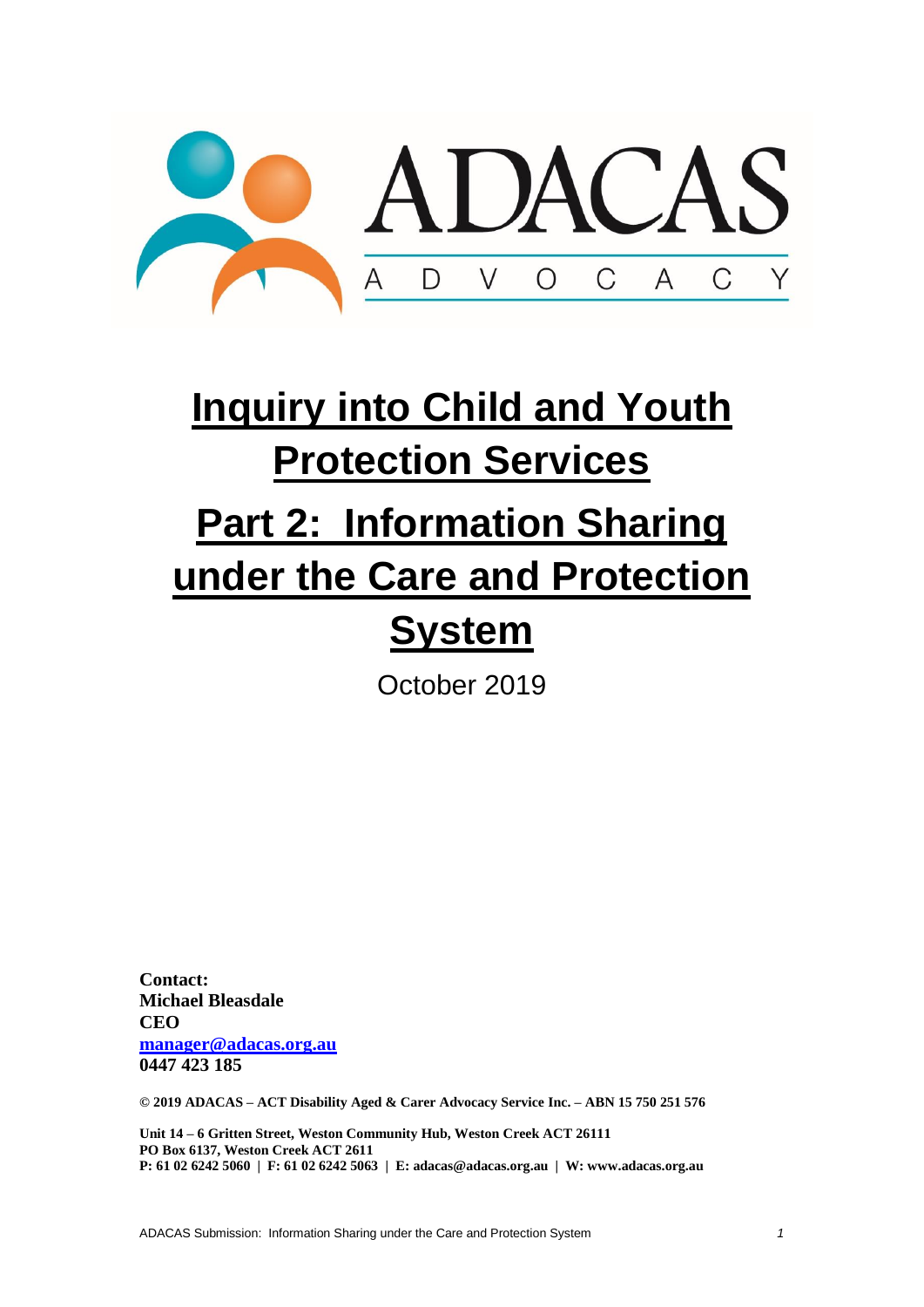This page is intentionally blank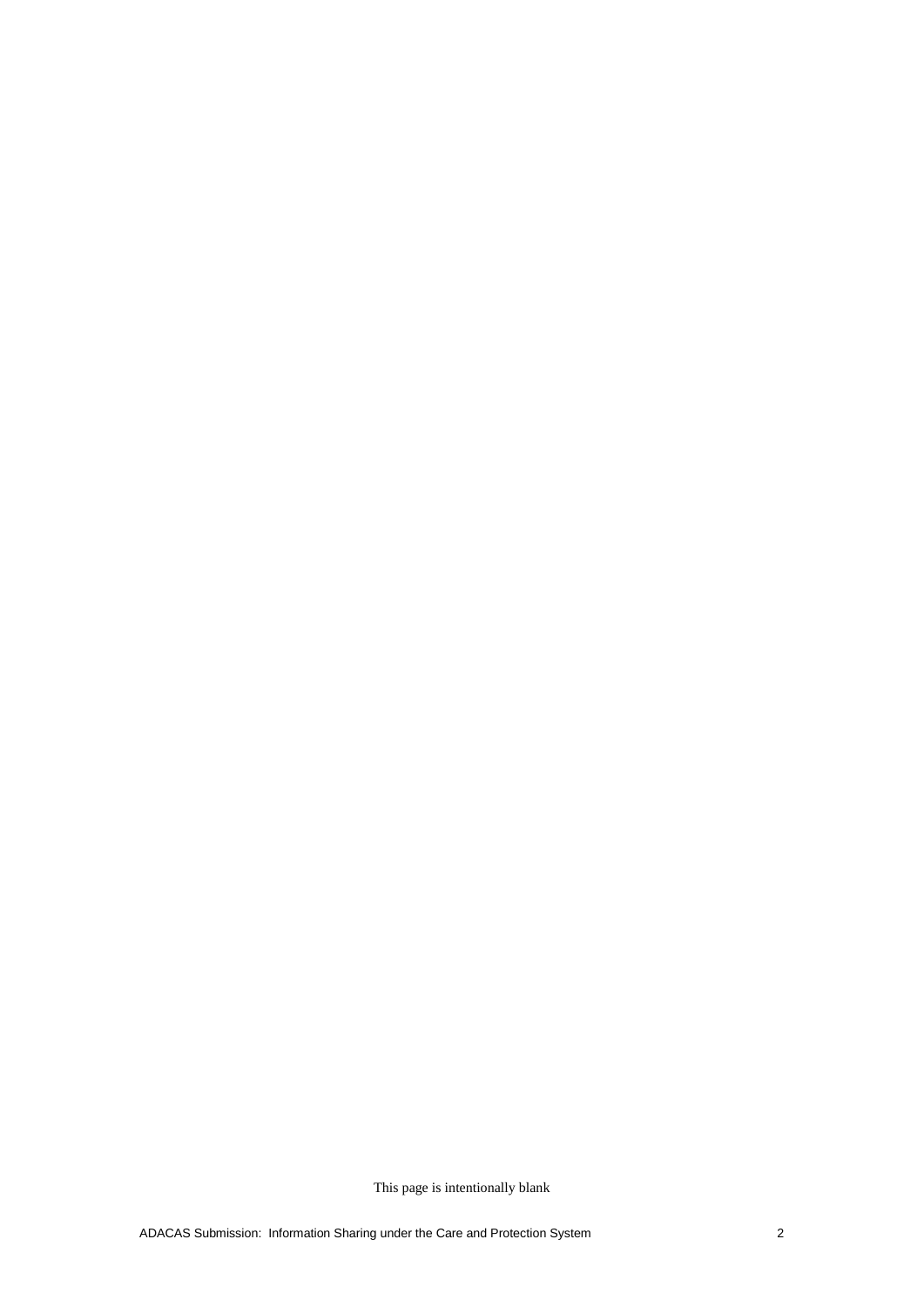#### **Table of Contents**

| 1. |                                                              |  |
|----|--------------------------------------------------------------|--|
| 2. |                                                              |  |
| 3. | Information sharing under the Care and Protection System  12 |  |
| 4. |                                                              |  |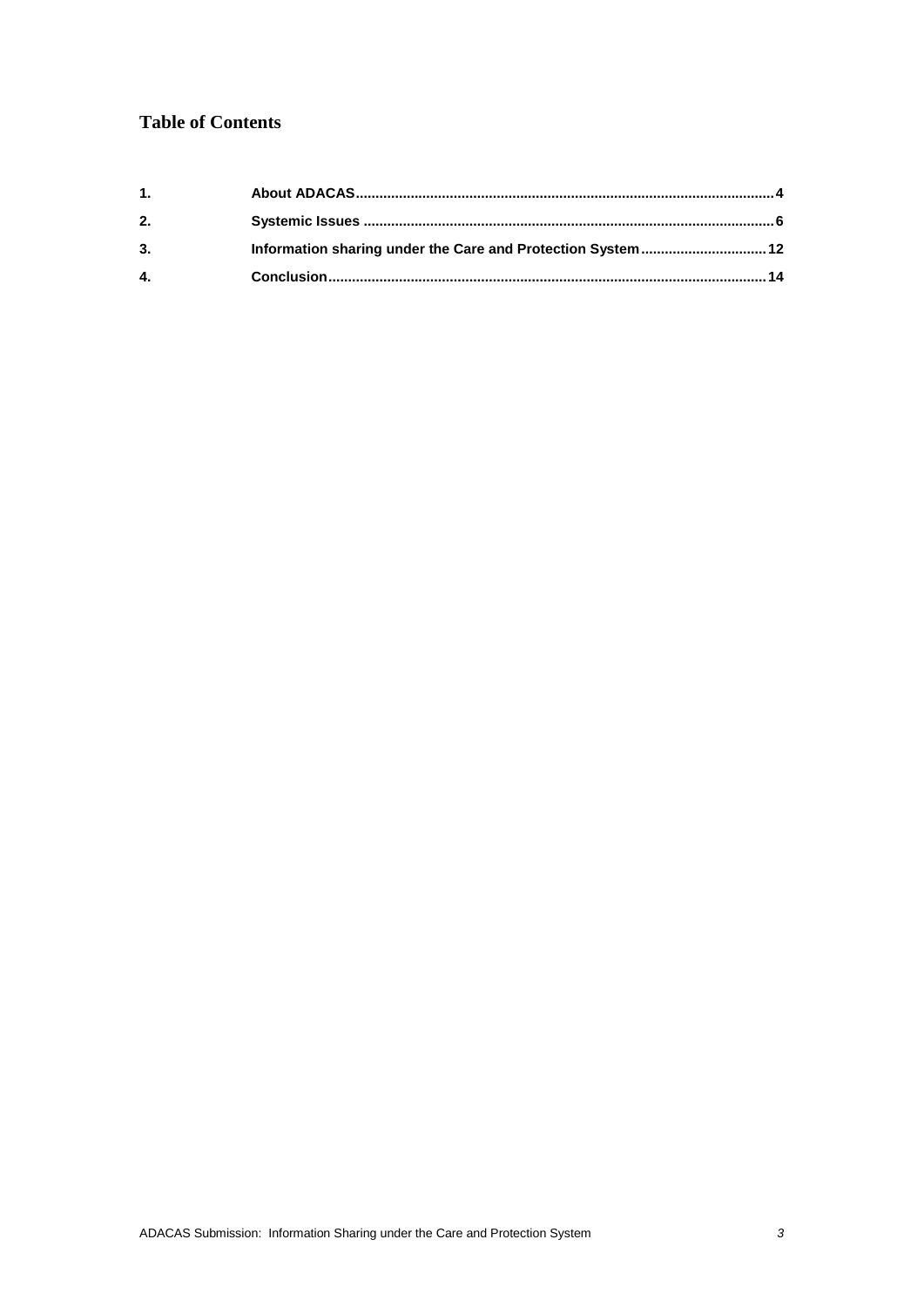<span id="page-3-0"></span>This page is intentionally blank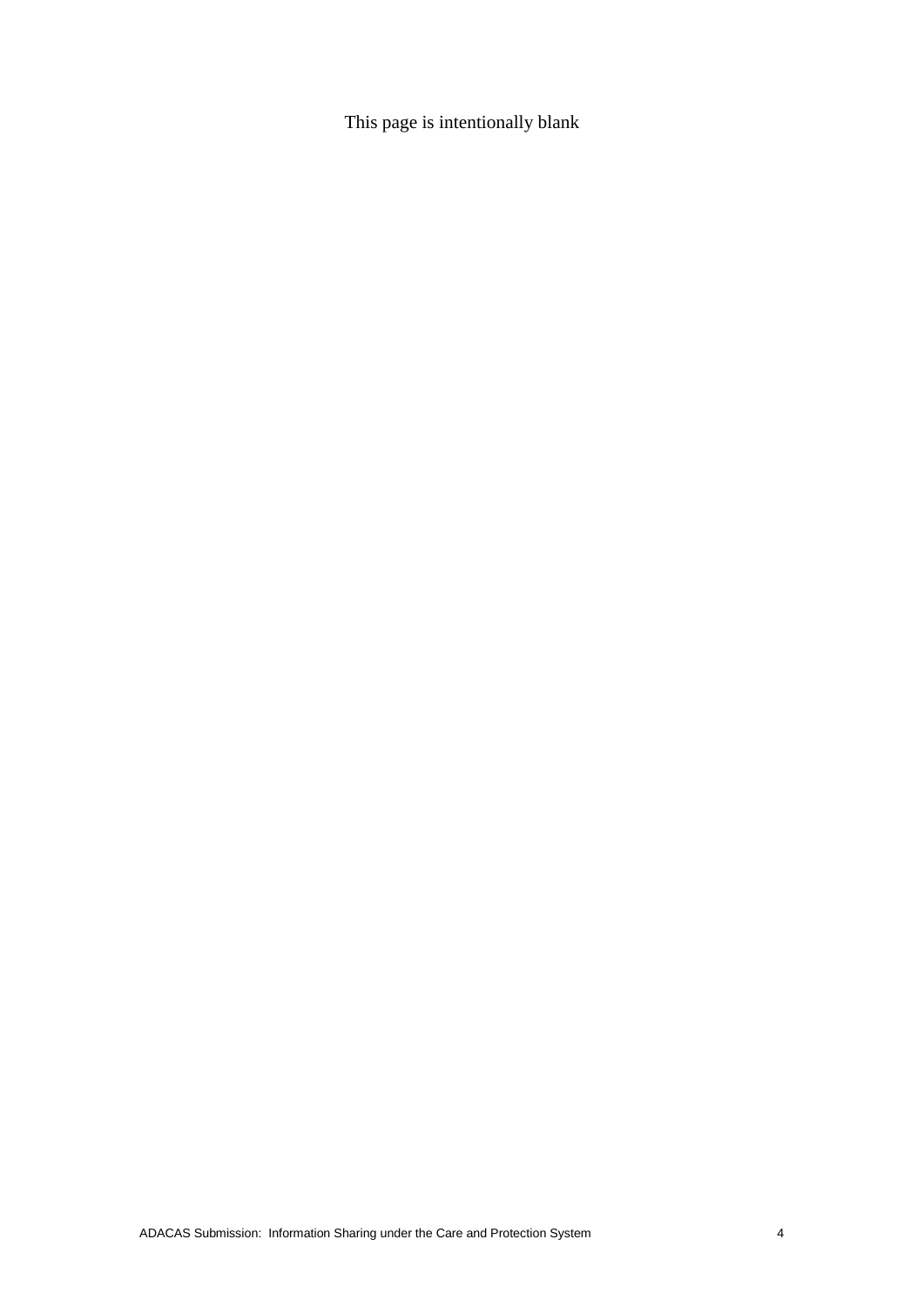## **1. About ADACAS**

The ACT Disability Aged and Carer Advocacy Service (ADACAS) has been delivering advocacy for and with people with disability, people experiencing mental ill health (or psychosocial disability), older people, and carers in Canberra and the ACT for 28 years. ADACAS also provides free advocacy and information to people with disability in parts of NSW: specifically, in set areas of Shoalhaven, the Eurobodalla Hinterland, Batemans Bay, Broulee – Tomakin, Moruya – Tuross Head.

As an advocacy service, ADACAS is frequently working with people who are "falling through the cracks" in current service systems. We advocate on many topics including housing, quality of service issues, NDIS appeals, at psychiatric treatment order tribunal hearings, on child protection matters, on restrictive practice/restraint/seclusion, substitute decision making etcetera.

ADACAS advocates visit clients at their homes or places of the clients' choosing. ADACAS additionally offer NDIS support coordination to a small number of NDIS participants, and have a Projects/research team currently exploring practical responses to issues arising through advocacy and Supported Decision Making. We have also recently commenced delivering Redress Scheme support services to people who are survivors of institutional child sexual abuse and individuals making submissions to the Royal Commission into Aged Care Quality and Safety, and the Royal Commission into Violence, Abuse, Neglect and Exploitation of People with Disability.

ADACAS acknowledges the traditional owners of the lands on which we work, and pay our respects to their Elders, and to all Aboriginal and Torres Strait Islanders in our communities.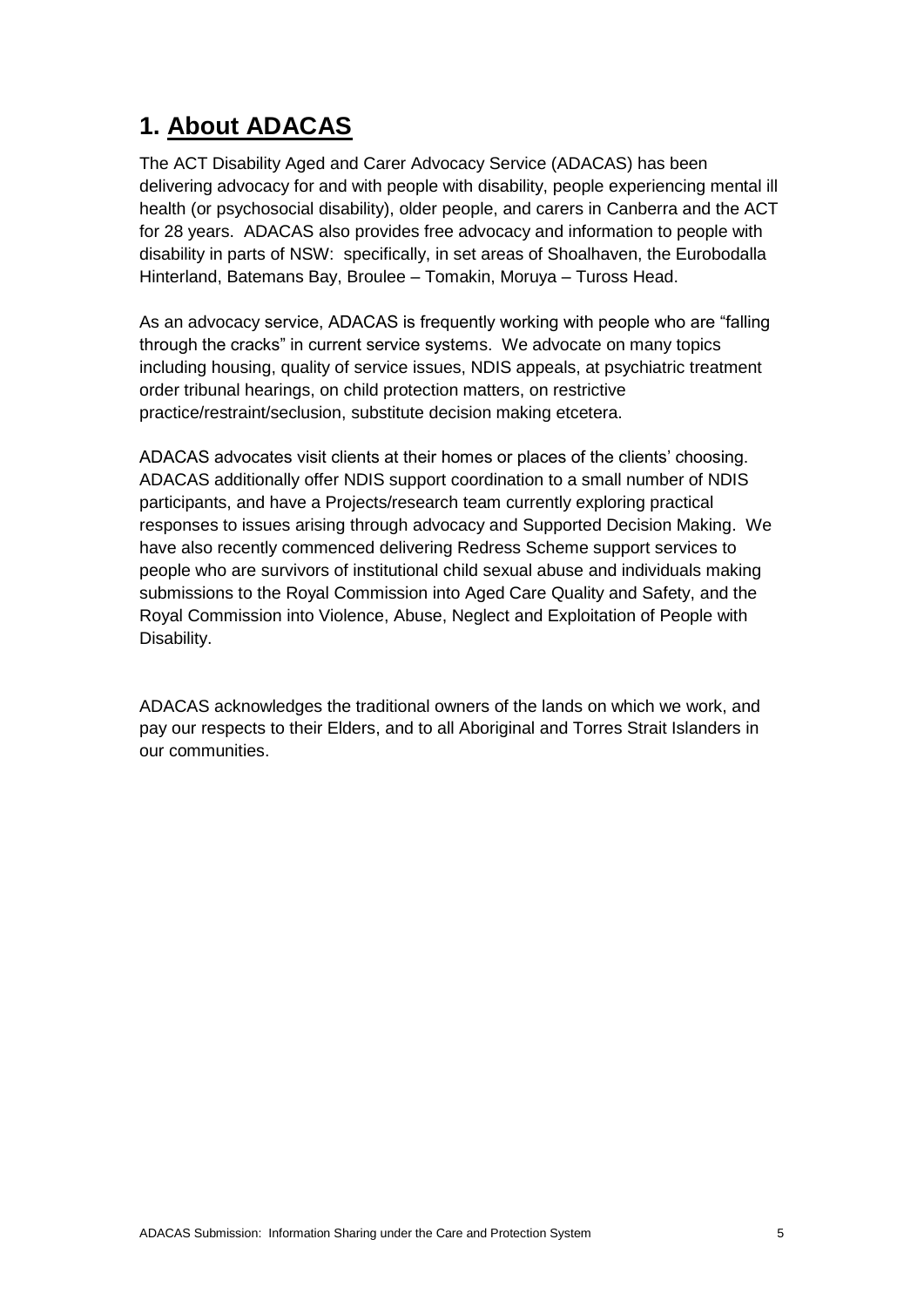## <span id="page-5-0"></span>**2. Systemic Issues**

#### **A. Introduction**

The terms of reference for this ACT Legislative Assembly Inquiry into Child Protection, note that:

"(a) the 2004 Vardon report raised concerns from community members that the ACT's care and protection system lacked 'effective external scrutiny' to remedy 'unlawful or incorrect administrative actions or decisions', and also mentioned the need for 'transparency and accountability in decision making';

(b) the 2016 Glanfield inquiry recommended, as one of four key outcomes, the 'improved quality of, and transparency in ... decision making and practices' in the ACT's care and protection system;

(c) in its 2016 Response to Family Violence, the ACT Government stated that: (i) 'increased transparency and the building of trust is particularly necessary in child protection cases'; (ii) the Territory's care and protection system 'must adopt a culture of

transparency'; and (iii) 'the ACT Government accepts that proper accountability enhances

community confidence in public administration, especially in complex areas such as statutory child protection services' ; and

(d) the ACT Government recently released a discussion paper on options for the review of child protection decisions in the ACT for public consultation;"

Whilst we are conscious that this inquiry has arisen in response to a particular case, and seeks to identify potential systemic issues in relation to that case, we are taking the liberty also with this response of commenting also on other additional systemic issues to assist the committee with their considerations and responses.

#### **B. Context:**

Whilst we have focused this paper around the needs of parents with disability and/or mental ill health where CYPS is involved, and endeavoured to respond to the issues as presented, up front we need to state that CYPS involvement should never be assumed in circumstances where a parent has disability or mental health issues-

CYPS typically becomes involved with any family where concerns are raised related to the safety and wellbeing of a child or young person (concerns re child abuse or neglect). In many of those situations, addressing any gaps in information/knowledge or support needed by the parent/family can address concerns about the child and family's wellbeing and mitigate risk. In some situations where a child concern report is made, there may be a parent with disability and/or mental ill health. ADACAS is focussing this paper on parents with disability/mental ill health in those circumstances.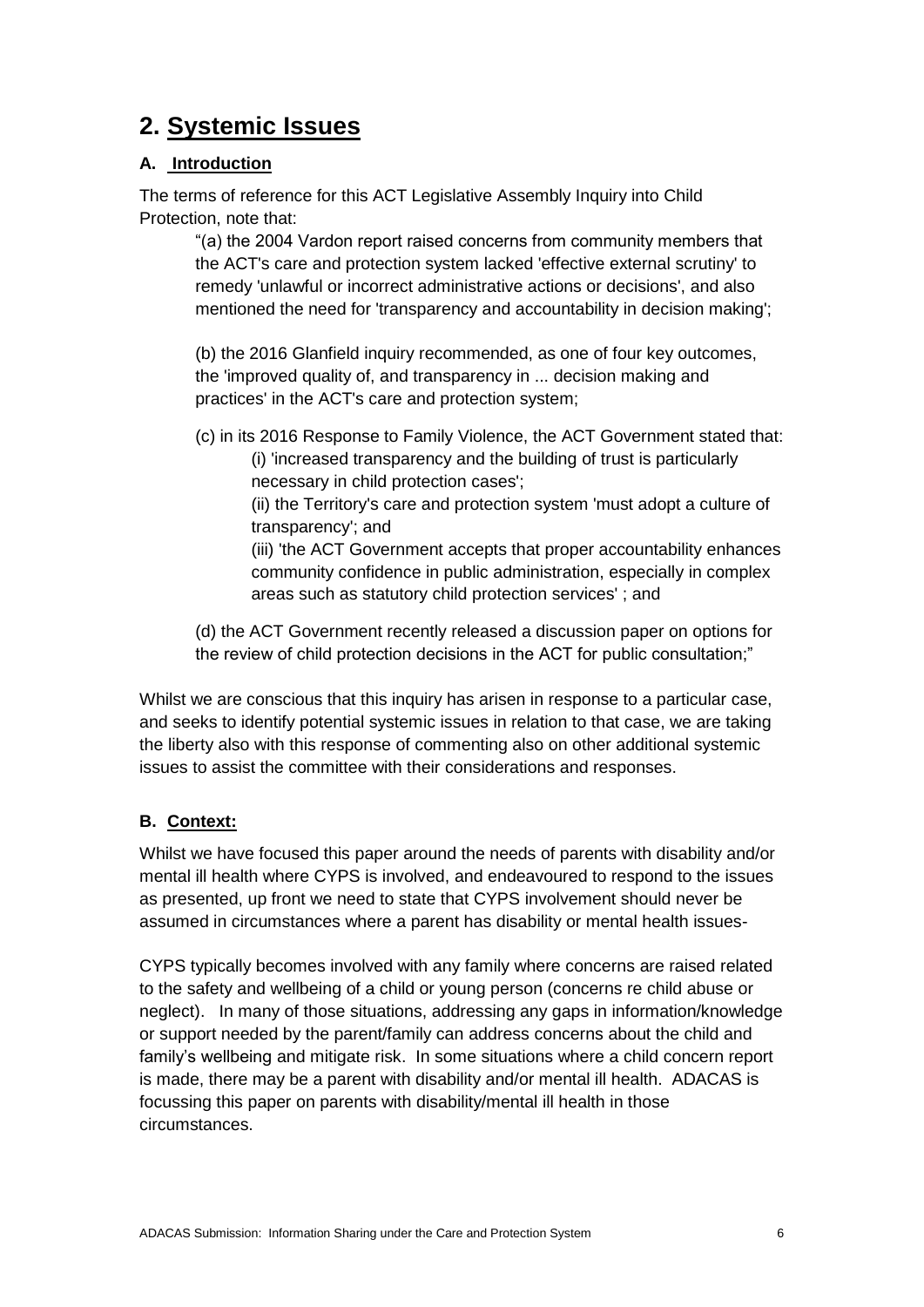For Aboriginal and Torres Strait Islander families: the Our Booris Our Way review<sup>1</sup> and steering committee has been focussed on seeking to change the overrepresentation of Aboriginal and Torres Strait Islander Children within the Care and Protection System. We very strongly endorse all recommendations made the Steering Committee's efforts and urge full implementation as a matter of priority.

#### C. **Systemic issue of concern: Effective external scrutiny and review/oversight of child protection decision making**

We affirm the continued and urgent need to reform the review pathways and scrutiny/ oversight of child protection decision making in the ACT. It is imperative that there are improved avenues to seek review of/test CYPS and ACT together decisions, especially decisions on topics such as models for contact/ number of contact visits etc. ADACAS provided a submission and participated in consultations as part of the recent ACT Government review into this topic, and is happy to provide further information on this topic as needed.

#### **D. Systemic issue of concern: Knowledge amongst CYPS staff of disability and adherence to the requirement to make reasonable adjustments when needed**

All CYPS workers should be undertaking quality training and ongoing mentoring on disability, human rights, and the responsibility of CYPS workers to make appropriate reasonable adjustments such that a person with disability and/or mental ill health, has an equitable experience of the CYPS system.

At the present time – there is varying level of skill and experience among CYPS staff in working with children and families with disability. The compounding impact of a negative experience with CYPS, or one based on negative assumptions about disability and mental ill health, on parents and child is significant. Thoughtful interrogation of prevailing attitudes and assumptions and constant reference to human rights could diminish some of this negative effect.

One place to begin is with awareness and resources to initiate reasonable adjustments to enable equitable access to CYPS. A reasonable adjustment might mean that a CYPS worker provides information about rights and CYPS processes in Easy English for a person with limited literacy, or that meetings have breaks each half hour, or that that the key points discussed are provided in written format at the end of each meeting. The approaches need to be tailored to the individual circumstances of the parents involved.

We are conscious that as part of the Disability Justice efforts, the Office for Disability and CYPS have been working together with other stakeholders to influence change in these areas and we applaud this. In the last year there has also been significant

 $\overline{a}$ 

<sup>1</sup> Our Booris Our Way Steering Committee (2019), *Our Booris Our Way Review*, Interim Report, and subsequent recommendations. Accessed via: <https://www.strongfamilies.act.gov.au/our-booris,-our-way> in October 2019.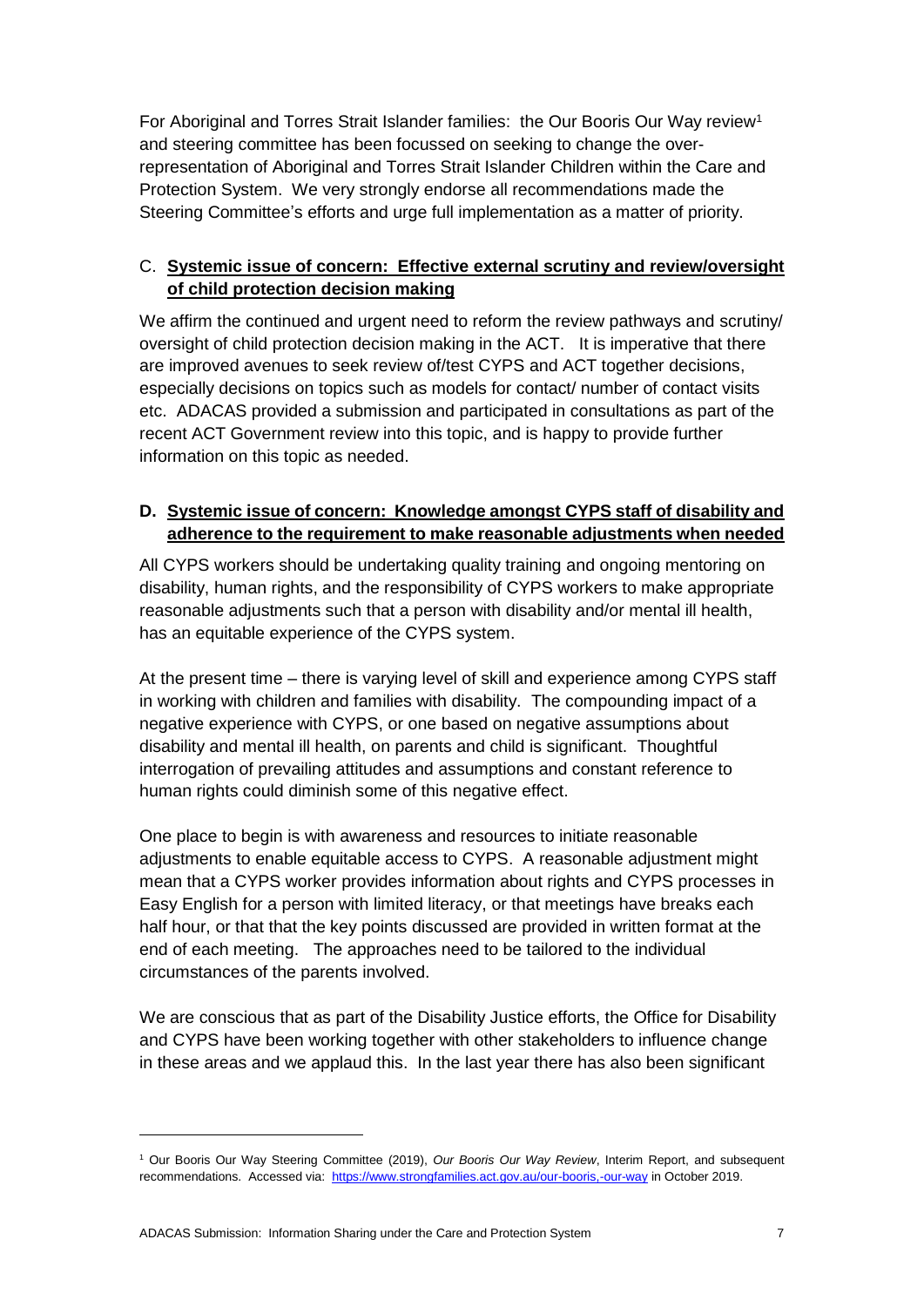work towards developing a Practice Guide for CYPS workers working with parents with disability<sup>2</sup>: We welcome efforts in this arena too.

We suggest that thorough and quality training on these topics be automatically being included as part of the standard induction processes for new staff. Ongoing and quality professional development on this topic also needs to be provided. We also note that training/information alone, is often not sufficient to embed cultural change, and thus would also strongly encourage an ongoing mentoring approach, whereby staff and parents with disability can seek independent support to navigate the process.

#### **E. Systemic issue of concern: Inadequate levels of funding for both independent advocacy and legal support for parents with disability and/or mental ill health during CYPS processes:**

At the present time, there is an a significant gap in the support available to parents with disability or mental ill health during assessment and legal processes related to child protection matters.

In our view, all parents with disability and/or mental ill health where CYPS is involved or looking to become involved should be automatically entitled to:

- independent expert support (e.g. from independent advocacy services) and
- legal support

from the beginning and all the way through any CYPS involvement, including through all court processes as applicable.

This is especially important in matters where emergency action is taken, and where there is consideration of removing a child from a family.

#### i. More advocacy support needed:

At present, there is important empowerment-focused self-advocacy support available to families via the Red Cross Birth Family advocacy service. We note with pleasure that their funding had recently been extended to assist in response to a waiting list of many months.

Many parents with disability and/or mental ill health, however, need a level of support that is greater than the support to self-advocate. They need individual advocacy support, where advocates are both supporting parents to self-advocate to the extent possible, but also, with the parent's agreement, engaging directly during meetings on the parent's behalf, and working with individuals and families and service systems in the background as needed the entire way through all assessment and legal

 $\overline{a}$ <sup>2</sup> ACT Government Office for Disability (2019), *Disability Justice Strategy 2019-2029: Disability Justice Strategy*  2019-2029: A strategy to Address Unequal Access to Justice in the ACT, accessed in October 2019 via [https://www.communityservices.act.gov.au/\\_\\_data/assets/pdf\\_file/0008/1397924/Disability-Justice-Strategy.pdf](https://www.communityservices.act.gov.au/__data/assets/pdf_file/0008/1397924/Disability-Justice-Strategy.pdf)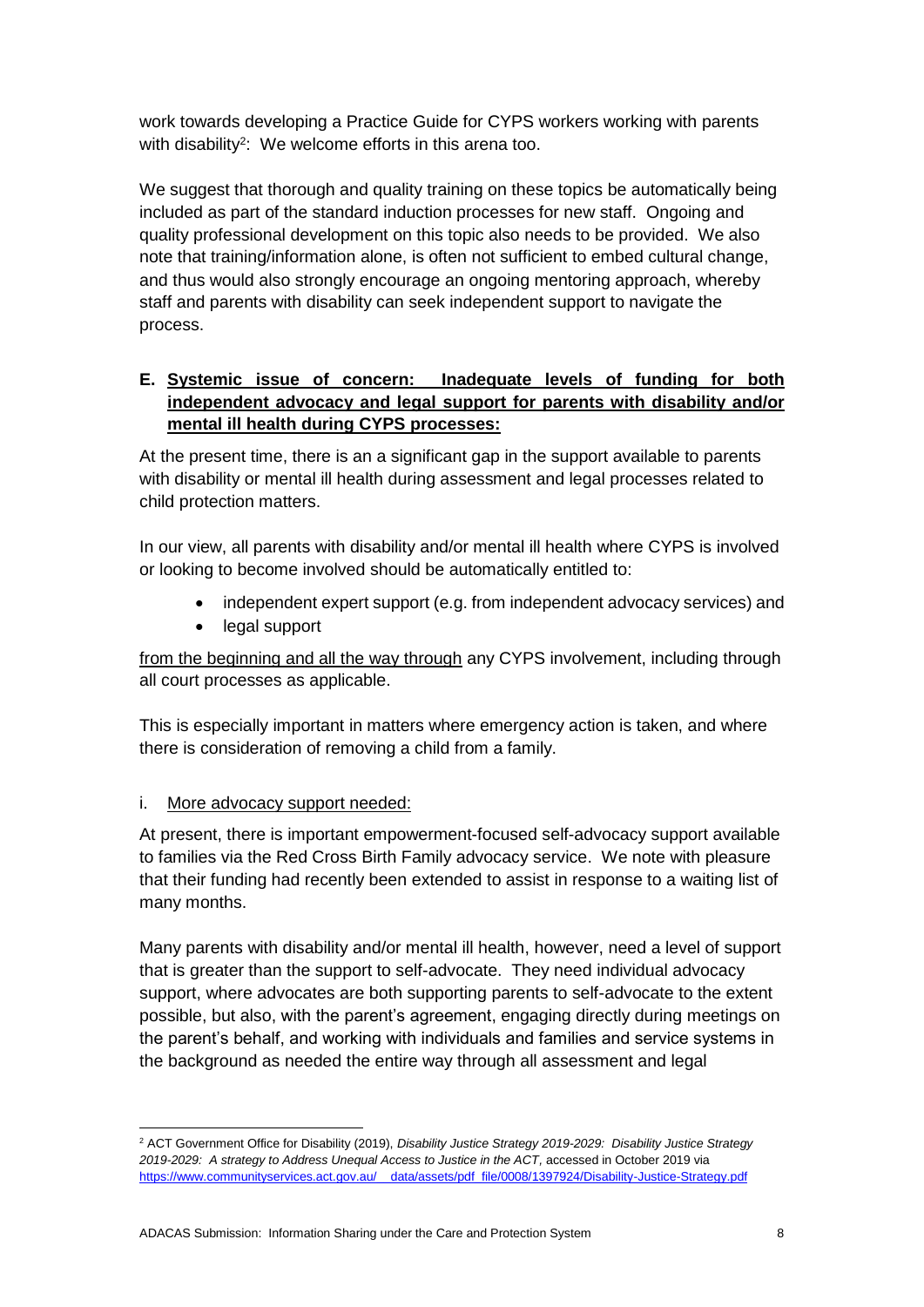processes to seek to ensure the shared desired outcome: the best possible outcomes for the children and families involved.

Whilst individual advocacy of this type can be resource intensive work, dependent on the specific support needs of a parent to enable equitable access to the system, it is nonetheless vital. Awareness of availability of supports and of the critical importance of using them to uphold the rights of people with disabilities is uncommon.

Whilst ADACAS and other advocacy agencies such as Advocacy for Inclusion and Carers ACT, and legal agencies such as Legal Aid ACT, Canberra Community Law and the Women's Legal Service, seek to offer either independent individual advocacy, or for the legal services, legal support, to the extent that we can within the generic current independent advocacy and legal funding available, the demand is much higher than any of our services are currently able to meet. Provision of specific advocacy supports for parents with disability engaged in the child protection system was specifically mentioned in the report: Towards Disability Justice for the ACT: Summary of research and consultations  $(2018)^3$ , and would align with efforts to increase natural justice, and procedural fairness. We additionally support the need for culturally safe legal and advocacy support to be made available for Aboriginal and Torres Strait Islander families in situations where Child Protection is involved<sup>4</sup>.

#### An example situation

 $\overline{a}$ 

A parent with disability (and two young children) need additional support in the home to manage successfully. The parent is accessing what is available in terms of community supports, but it is not sufficient to meet needs and participation in the NDIS is pending. The entry process to the NDIS is complex, and can be time consuming especially when extra medical diagnostic information is needed. The family also is experiencing financial issues, and is not sure where to turn to find the funds to pay for the extra diagnostic testing. A child concern report is made. CYPS timelines are based around the best interests of the child. Much work is needed to support that parent to seek to find funding for diagnostic testing and seek to achieve expedited entry to the NDIS and an NDIS plan that can meet the parent's support needs in such a way that the child's needs are also being prioritised. It takes a considerable amount of knowledge of disability, human rights, reasonable adjustments, the NDIS and CYPS to be able to provide this type of support.

<sup>3</sup> ACT Government Office for Disability (2019), *Towards Disability Justice for the ACT: Summary of research and consultations 2019,* accessed in October 2019 via

[https://www.communityservices.act.gov.au/\\_\\_data/assets/pdf\\_file/0005/1337783/Towards-Disability-Justice-for-the-](https://www.communityservices.act.gov.au/__data/assets/pdf_file/0005/1337783/Towards-Disability-Justice-for-the-ACT-Summary-of-research-and-consultations-2019.pdf)[ACT-Summary-of-research-and-consultations-2019.pdf](https://www.communityservices.act.gov.au/__data/assets/pdf_file/0005/1337783/Towards-Disability-Justice-for-the-ACT-Summary-of-research-and-consultations-2019.pdf)

<sup>4</sup> Our Booris Our Way Steering Committee (2019), Our Booris Our Way Recommendations May 2019: Letter to Minister Rachel Smith, ACT Minister for Children, Youth and Families from Barb Causon, Chair, Our Booris, Our Way. Accessed via: https://www.strongfamilies.act.gov.au/ data/assets/pdf file/0007/1361626/Our-Booris-Our-[Way-Signed-Third-Set-of-Recommendations-May-2019.pdf](https://www.strongfamilies.act.gov.au/__data/assets/pdf_file/0007/1361626/Our-Booris-Our-Way-Signed-Third-Set-of-Recommendations-May-2019.pdf) in October 2019.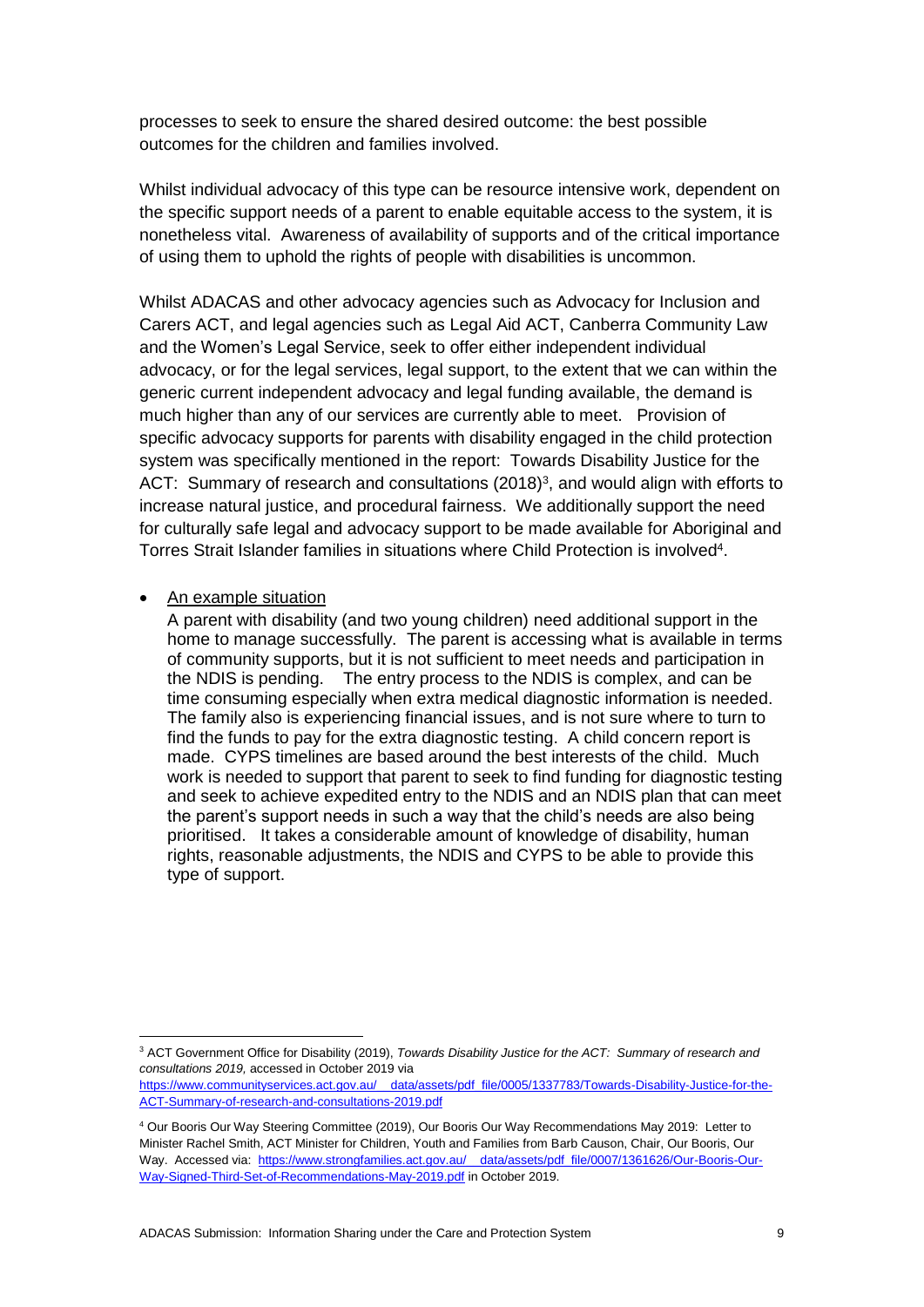#### ii. More legal support needed:

#### Option 1: Legal Aid:

Parents with disability or mental ill health can apply for legal assistance via Legal Aid to seek representation in court. There are limitations, however, to this representation, imposed by funding restrictions, which limit Legal Aid to constantly assess the "merit" of a case and determine whether or not there are "reasonable prospects of success". This can have the effect of Legal Aid reaching a point where they feel that a parent with disability or mental ill health is unlikely to be successful with a Children's court matter about parenting orders, and then deciding to withdraw, leaving the parent legally unrepresented in court<sup>5</sup>, unless pro bono legal support is provided from another source

Whilst we expect that the new funding provided in the 2019/2020 budget for Legal Aid to have a Duty Solicitor present at the Children's Court to assist in child protection matters<sup>6</sup> will be of significant assistance, given the complexity of many of the CYPS cases, and the additional time that can sometimes be needed as a reasonable adjustment for a person with disability and/or mental health to obtain equitable assistance/access to justice, we contend that more legal funding continues to be urgently needed.

The power imbalance between parents with disability and CYPS in court can be immense. It can also cause intense distress and be very traumatising for parents to suddenly have to self-represent part-way through such an important process. It is not conducive to people feeling like there has been procedural fairness, nor natural justice.

In ADACAS' view – a parent with disability and/or mental illness attending court in relation to a child protection matter should be entitled to and guaranteed legal assistance for the full duration of any legal processes.

#### Option 2: Private Legal Assistance:

If a parent has financial means, they can alternatively seek private legal representation. In our experience, this has not usually been an option for most parents with disability / parents with mental illness due to financial constraints.

#### Option 3: Pro bono Assistance:

 $\overline{a}$ 

In our experience, when we have supported clients to seek pro bono (free) legal assistance through the ACT Pro Bono Clearing House, it has not been possible to access such assistance via that avenue. We have been advised that legal firms have chosen not to register pro bono support in this area of law. It has been suggested we encourage our clients to approach individual legal firms directly to see

<sup>&</sup>lt;sup>5</sup> Le Lievre, K (2019), "Parents on unequal footing against government in legal fight for children", Canberra Times, 2 June 2019, accessed via [https://www.canberratimes.com.au/story/6191886/parents-on-unequal-footing-against](https://www.canberratimes.com.au/story/6191886/parents-on-unequal-footing-against-government-in-legal-fight-for-children/?src=rss)[government-in-legal-fight-for-children/?src=rss](https://www.canberratimes.com.au/story/6191886/parents-on-unequal-footing-against-government-in-legal-fight-for-children/?src=rss) in October 2019

<sup>6</sup> Le Lievre, K (2019, "Legal Aid to provide duty solicitor in Children's Court with budget funding", *Canberra Times*, 8 June 2019, accessed via: [https://www.canberratimes.com.au/story/6206670/act-budget-investment-in-childrens](https://www.canberratimes.com.au/story/6206670/act-budget-investment-in-childrens-court-support/digital-subscription/)[court-support/digital-subscription/](https://www.canberratimes.com.au/story/6206670/act-budget-investment-in-childrens-court-support/digital-subscription/) in October 2019.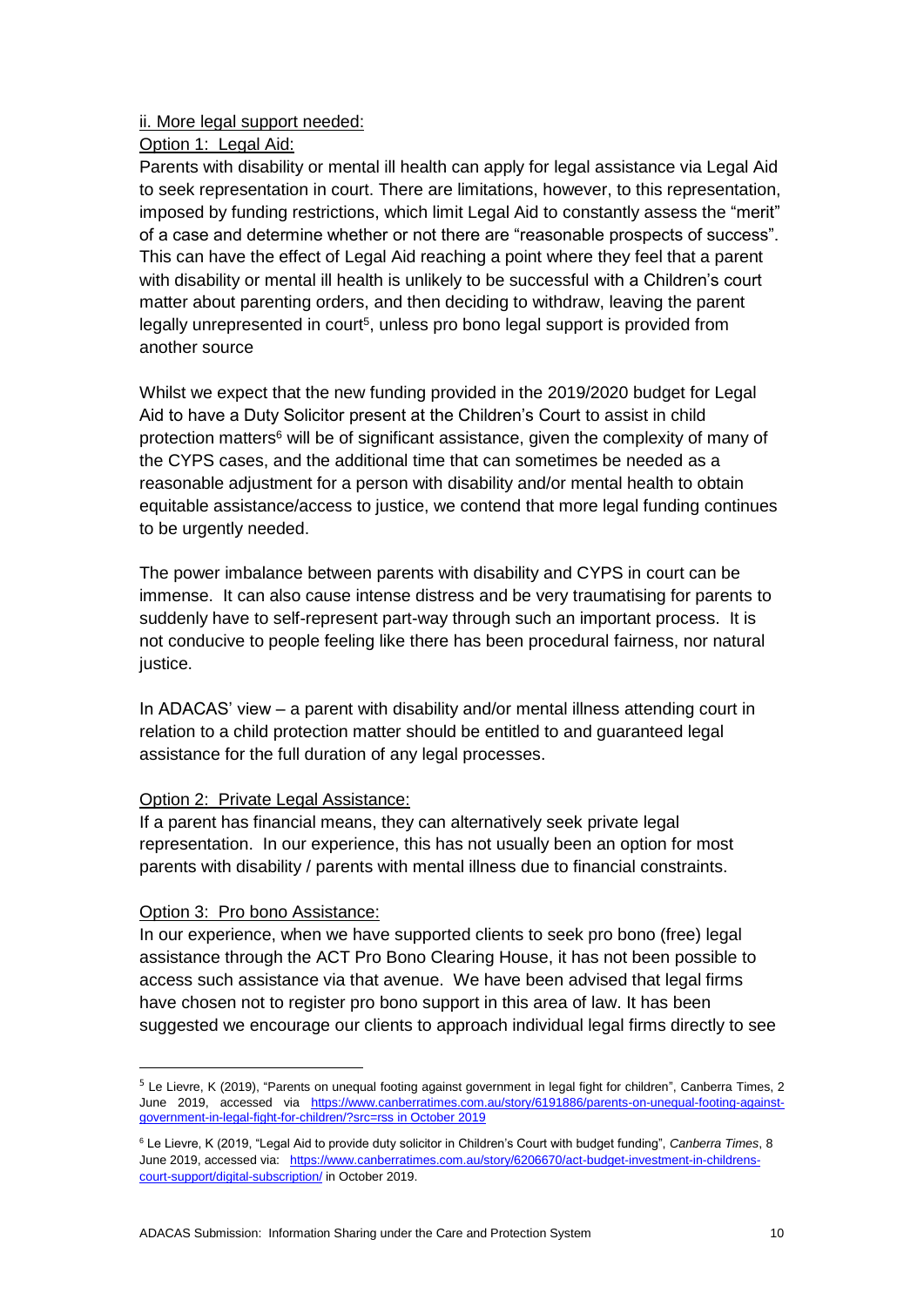if any would consider assisting with a particular case. It is often extremely difficult to find a firm willing to offer pro bono assistance to a parent with disability and/or mental ill health in relation to child protection matters.

#### **F. Systemic Issue: Family Group Conferencing and Supported decisionmaking approaches needed**

We encourage the development of a family group conferencing approach that could be adapted to suit the individual needs of parents with disability and/or mental ill health, to allow for strengths based approaches, family voices to be heard and supported decision-making to occur as needed.

#### **G. Systemic Issue: Early support for families**

We support ACT Government initiatives that focus on the provision of early support to families in situations where it can assist, with the aim of reducing or avoiding any need for CYPS involvement, including the Functional Family Therapy: Child Welfare program that has been initiated with Aboriginal families).

We hope to see more and continued work in the area of early support, and would welcome the expansion of early support initiatives, and/or the commissioning of additional strengths based support options for other families/parents where this is needed.

#### **H. Systemic issue of concern: Stronger focus on the rights of all parties needed by CYPS and ACT together staff**

As an organisation that works with people with disability, and people who experience mental ill health, we especially urge a broadening of understanding of the concept of "best interests of the child", noting that when interpreted narrowly (without due consideration of providing early supports to parents with disability/parents with mental ill health), it can lead to poorer outcomes both for children and their families. We recommend instead a stronger focus in decision-making on rights: those of the child as paramount, but also the rights of parents to achieve a balance.

#### **I. Systemic issue: new models for contact needed**

In situations where a parent with disability/mental illness is willing but unable to parent full time (due to impacts of disability/mental illness), it is imperative that new models are designed such that children can still have their parent with disability/ mental ill health involved to the greatest extent possible in their lives. Strong relationships between children and parents in these situations can be very protective for children. It is completely unacceptable in this day and age to restrict contact in these situations to twice a year. In situations where contact is being supervised: the supervisor's role should evolve to be supporting a parent to make sure that the session goes well.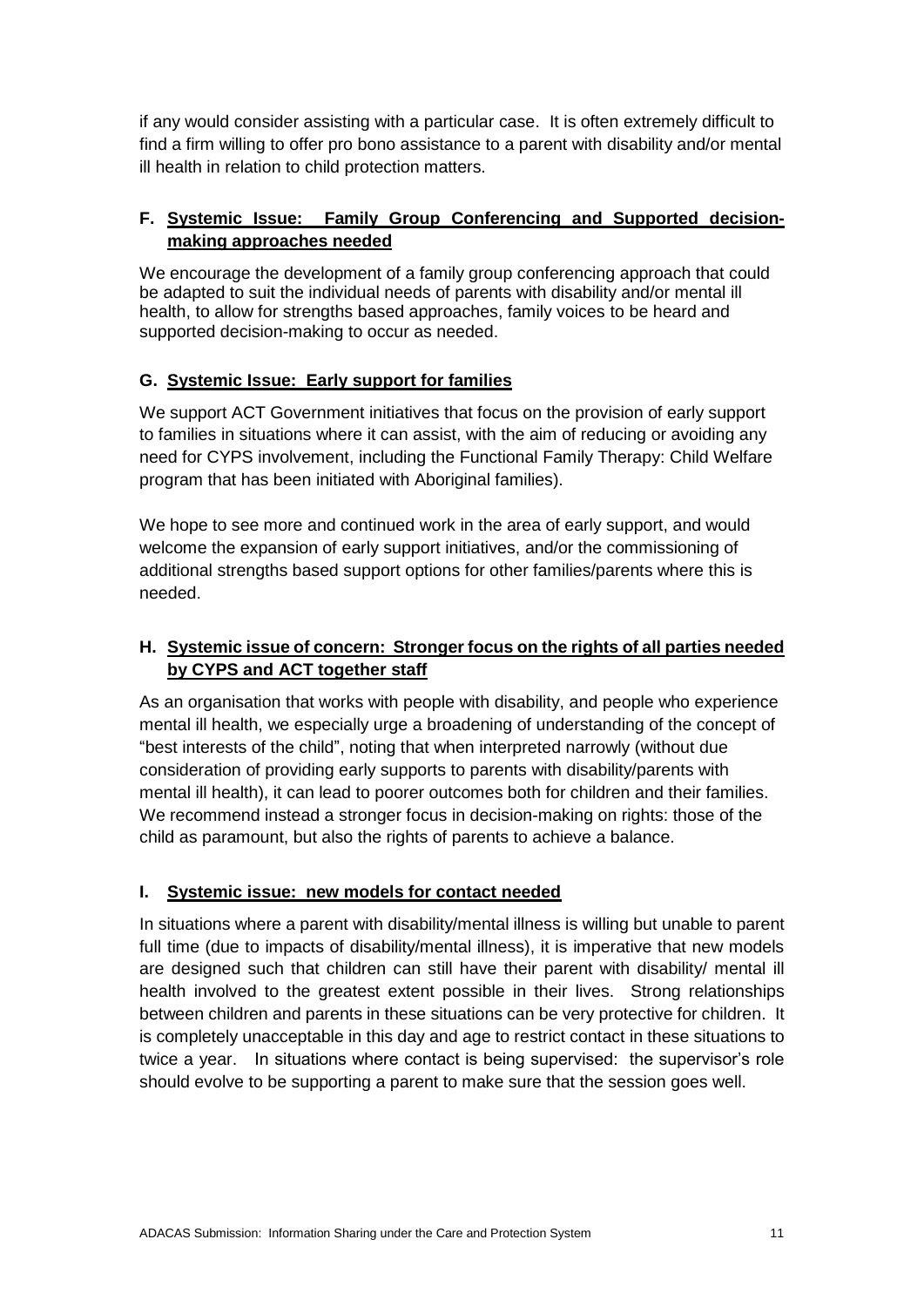## <span id="page-11-0"></span>**3. Information sharing under the Care and Protection System**

The Royal Commission into Institutional child sexual abuse final report states that: "Information sharing between institutions with responsibilities for children's safety and wellbeing, and between those institutions and relevant professionals, is necessary to identify, prevent and respond to incidents and risks of child sexual abuse"<sup>7</sup> and highlight the importance of this information-sharing being both timely and effective<sup>8</sup>.

The Royal Commission recommends that "nationally consistent legislative and administrative information exchange arrangements be established in each jurisdiction". The report provides considerable detail as to how this information exchange scheme should be designed.

ADACAS endorses the clear need for information exchange as one of the suite of necessary approaches to seek to prevent child abuse and neglect. There are many situations where information sharing is imperative.

We also however concur with the Royal Commissions' comment that the information exchange scheme should: "provide safeguards and other measures for oversight and accountability to prevent unauthorised sharing and improper use of information obtained under the information exchange scheme"<sup>9</sup> . We encourage additional research and policy work to help guide decision-making in this space.

ADACAS welcomes efforts toward greater 'transparency and accountability in decision making' by CYPS staff. We especially encourage greater clarity, transparency and accountability in the communications between CYPS workers and the families experiencing CYPS processes.

In line with family group conferencing approaches, currently being implemented with Aboriginal families, and restorative practice principles we contend parents should be involved in the decisions about what information is shared and with whom and have an opportunity to put their views forward. A close involvement of parents with advocacy support through this process makes it more likely that any misconceptions/misunderstandings on either side, both CYPS and parents, can be avoided and/or addressed.

 $\overline{a}$ 

<sup>7</sup>Commonwealth, Royal Commission into Institutional Responses to Child Sexual Abuse, *Final Report* (2017) volume 8, page 12, accessed via: [https://www.childabuseroyalcommission.gov.au/sites/default/files/final\\_report\\_-](https://www.childabuseroyalcommission.gov.au/sites/default/files/final_report_-_volume_8_recordkeeping_and_information_sharing.pdf) [\\_volume\\_8\\_recordkeeping\\_and\\_information\\_sharing.pdf](https://www.childabuseroyalcommission.gov.au/sites/default/files/final_report_-_volume_8_recordkeeping_and_information_sharing.pdf) in October 2019.

<sup>8</sup> Commonwealth, Royal Commission into Institutional Responses to Child Sexual Abuse, *Final Report* (2017) volume 8, page 12, accessed via: [https://www.childabuseroyalcommission.gov.au/sites/default/files/final\\_report\\_-](https://www.childabuseroyalcommission.gov.au/sites/default/files/final_report_-_volume_8_recordkeeping_and_information_sharing.pdf) [\\_volume\\_8\\_recordkeeping\\_and\\_information\\_sharing.pdf](https://www.childabuseroyalcommission.gov.au/sites/default/files/final_report_-_volume_8_recordkeeping_and_information_sharing.pdf) in October 2019.

<sup>9</sup> Commonwealth, Royal Commission into Institutional Responses to Child Sexual Abuse, *Final Report* (2017) volume 8, page 13, accessed via: [https://www.childabuseroyalcommission.gov.au/sites/default/files/final\\_report\\_](https://www.childabuseroyalcommission.gov.au/sites/default/files/final_report_-_volume_8_recordkeeping_and_information_sharing.pdf) volume 8 recordkeeping and information sharing.pdf in October 2019.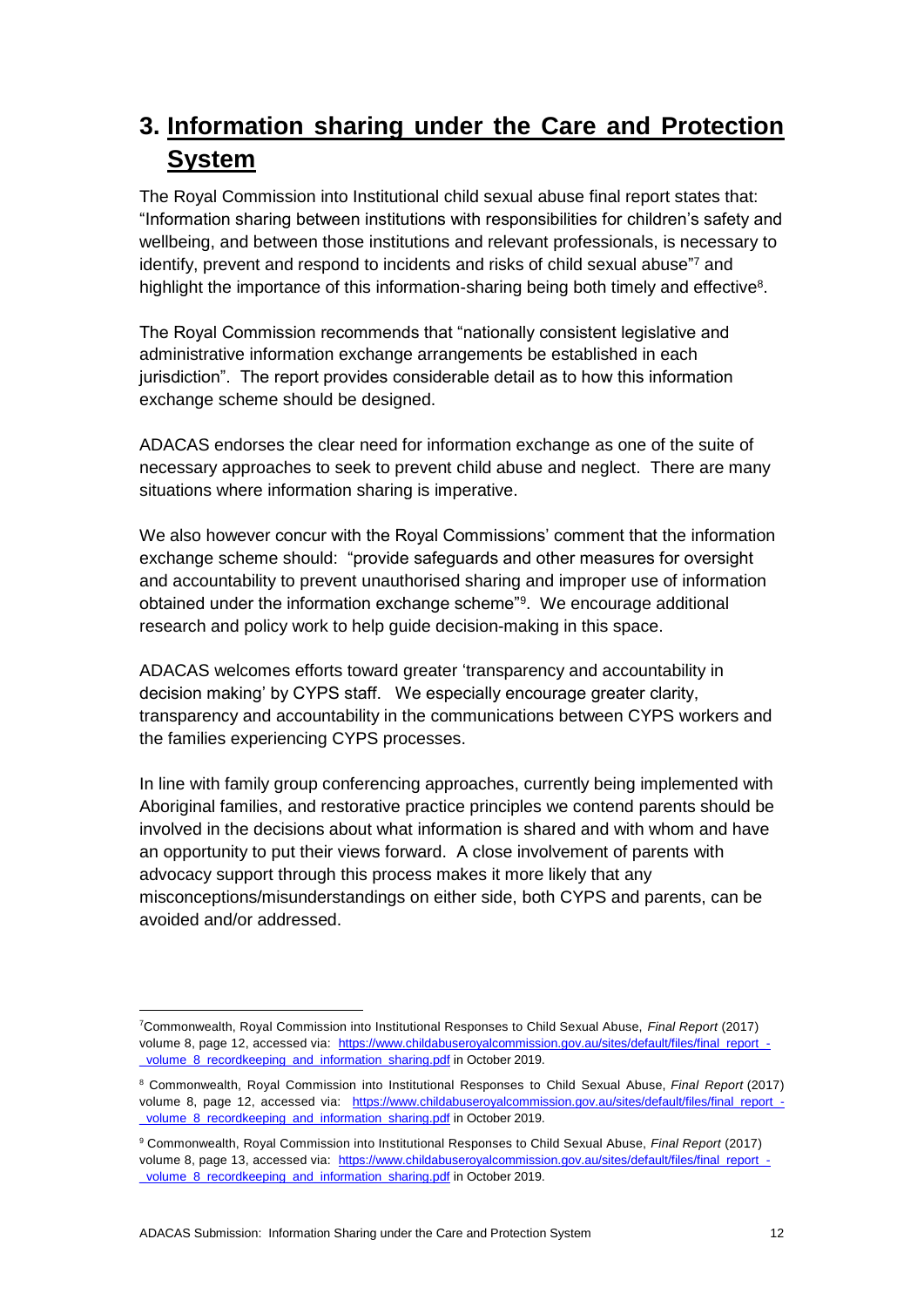We also encourage a process of frequent and regular information sharing from CYPS with families. We contend that information sharing with families should be:

- not only at case conferences, where there can sometimes be many other parties present.
- done in a timely way
- volunteered by CYPS workers rather than waiting for a parent to ask
- offered in an accessible format or with supports as nominated by the parent.
- specific with provision of concrete examples
- transparent, for example, not: "we would like to talk to your psychiatrist", but "we would like to talk with your psychiatrist to seek to further understand X (specific topic) and the nature of the supports that would be helpful to you"

It is important that decisions on information sharing are two-way – and that the family is involved with the decisions about what information is shared and with whom beyond the family

Information sharing beyond the family should be:

- limited to that which is immediately relevant to the circumstances
- includes explaining why information is being shared, what is being shared, how long information will be kept, the consequences of sharing or not sharing the information and
- when possible, consented to by families

ADACAS is aware of past situations where CYPS actions around information-seeking have been counter-productive to their overall goals, for example subpoenaing every support person that a person works with (all their doctors, psychologists etc) instead of just asking for a report at key moments. This can make parents feel unsafe to seek any support at a time when CYPS would be wanting a parent to seek that support. Requests to share information should only be occurring when it is appropriate and necessary for this to occur.

In relation to parents with disability and/or mental ill health, and perhaps other parents too, it is also imperative that requests for information under the information exchange scheme are not being used as a "shortcut" in instances where it would be more appropriate and better for the working relationship for a CYPS caseworker, a CYPS team leader or a CYPS Operations manager to be asking the information needed via communications with the parent/ family concerned and/or their advocate, if they have one, as needed). This approach means that CYPS workers would generally need to be able to clearly explain to the parent what information was needed, the reasons it was needed, and the approach being taken to obtain this information.

In terms of general context when considering information privacy and information sharing, ADACAS emphasises also the rights of children and young people (to be able, when of age) to be able to access information about themselves, their lives and any child protection involvement as they were growing up.